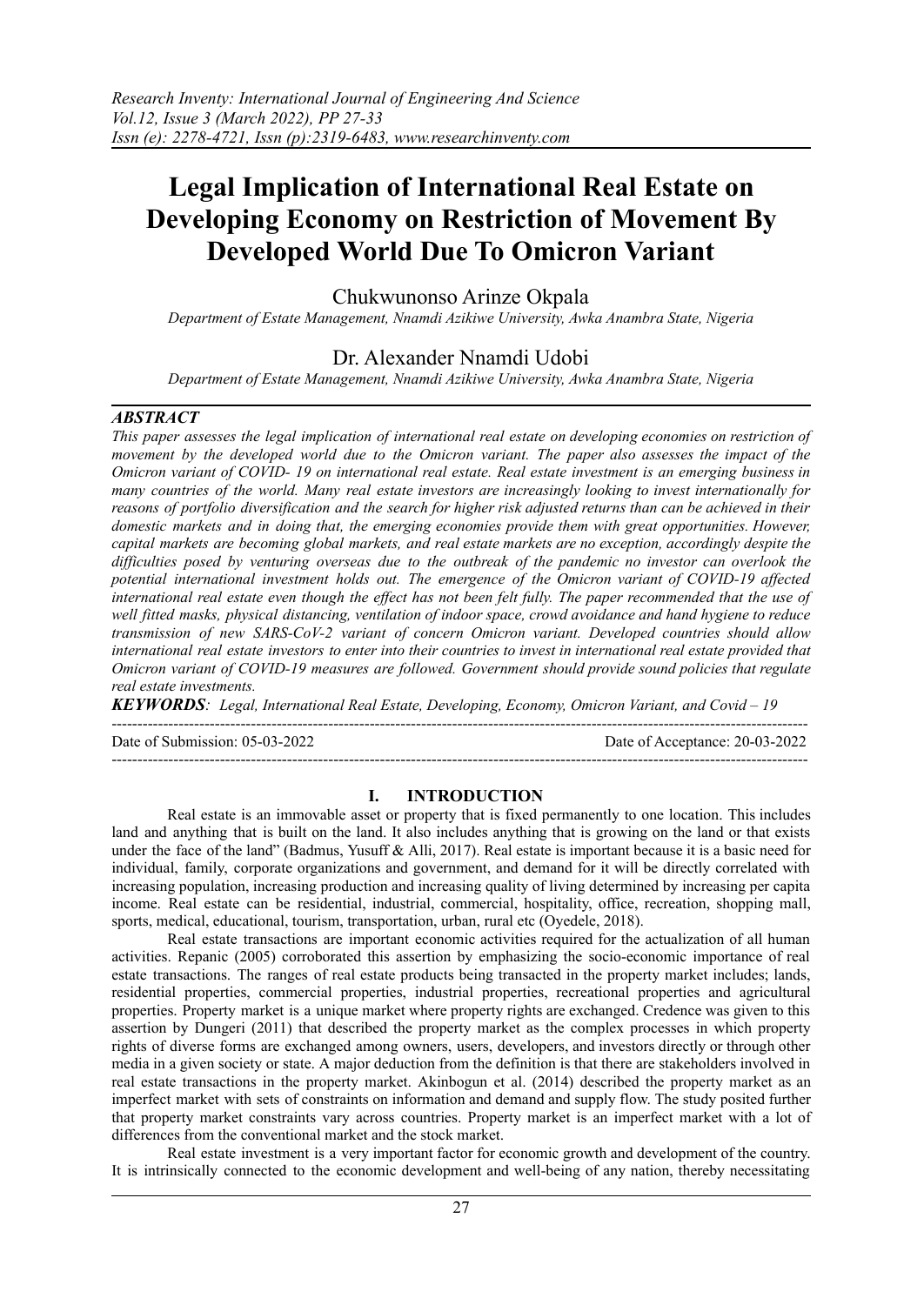some intervention by prudent governments. Real estate investment is seen as a gateway to meeting important needs that has grown exponentially in recent times due to a number of factors such as growth in population, increased urbanization and industrial growth among others (Marigu, 2005). Real estate investments are largely traded in private, non-centralized markets, with inaccessible private data and often poor-quality data. However, the recent developments in the global economy has necessitated that real estate investment decisions need to be properly informed (Oyewole, 2019). In Nigeria, real estate investment was seen in the past as a means to obtain security and regular income, thus decisions were often made on the basis of intuition and past experience (Ajayi and Fabiyi, 1984).

International real estate investment is necessitated by real estate investors seeking to diversify risks inherent in such investments in their domestic markets. Risks here encompass both variability in expected returns from investment (Byrne and Cadman, 1985) and expected uncertainties (unknown occurrences) inherent in such investments (Kalu, 2001). In going international investors hope to diversify their domestic market risks and tap into the benefits of going international (Solnik, 1993). Christner (2009) and Solnik (1993) and other eminent scholars advise that there exist certain factors the foreign investors must note in the destination market they intend to explore and adequate precautions taken in order to avoid pitfalls and failure. The country and continent chosen for investment matter so much as expected returns can be affected either negatively or positively (Christner, 2009). International real estate investments are made in a foreign country's property market in order to reduce the investor's portfolio risk. Such investment risk reduction is possible because real estate markets of different countries generally have low levels of correlation (Chua, 1999; Conover et al, 2002; and Baum, 1999 among others). In addition, real estate investments overseas may help investors increase returns. However, investing in real estate markets overseas means venturing into the unknown, where you meet unfamiliar political and economic environments, unstable currencies, strange cultures and languages, and so although the advantages of international diversification might appear attractive, the risks of international portfolio investment must not be overlooked (Sirmans and Worzala 2000); and Kateley (2002). Nonetheless, capital markets are becoming global markets and commercial real estate markets are no exception so despite the difficulties posed by venturing overseas, no investor can overlook the potential international real estate investment holds out. However, the recent happenings in the global and national economy require thorough investigation of all forces that influence real estate performance including the impact of Micron variant on international real estate.

The Omicron variant is a variant of the COVID-19 virus. A variant of a virus is a new strain that has emerged due to a mutation in the virus's genetic structure.

Even though the real estate sector was emerging out of a highly dull phase after two waves of the Coronavirus pandemic, the new variant of the virus, Omicron, is fast becoming a cause of concern for the government in general and the real estate sector in particular. If the situation were to get as adverse as it did during the first or the second outbreak, it would negatively impact the real estate sector, which has been able to make progress after undergoing dramatic changes during the two outbreaks. This study assesses the legal implication of international real estate on developing economies on restriction of movement by the developed world due to the omicron variant.

# **2.1 Omicron Variant of COVID-19**

#### **II. LITERATURE REVIEW**

The Omicron variant (B. 1. 1. 529) is a variant of SARS-Cov-2 (the virus that causes COVID-19) that was first reported to the World Health Organization (WHO) from South Africa on 24 November 2021. A new SARS-CoV-2 variant of concern (VoC), omicron, was reported. Omicron emerged in a COVID-19-weary world in which anger and frustration with the pandemic are rife amid widespread negative impacts on social, mental, and economic well-being. The recent emergence of the Omicron variant of SARS-CoV-2 with its myriad S gene mutations has caused significant headlines around the world since it was first reported on the 24th November 2021 (WHO, Classification of Omicron (B.1.1.529) SARS-CoV-2 Variant of Concern, 2021). This new variant contains 34 mutations in the S protein gene alone; compared to the original Wuhan virus (ECDC, SARS-CoV-2 variants of concern as of 14 December, 2021). The recent dramatic increases in Omicron case numbers in the United Kingdom indicate a significantly increased transmissibility; (UK Health Security Agency, 2021) which may originate from a higher intrinsic intracellular replication rate; increased ACE receptor binding avidity (CDC, Science Brief: Omicron (B.1.1.529) Variant) as well as enhanced immune escape capability (Pulliam, et al., 2021). However, questions still remain on the real-life impact of these mutations at large-scale population levels. The current spread of the Omicron variant through the South African population is on a background of relatively low numbers of SARS-CoV-2 infection and low vaccination rates thus far. This raises considerable uncertainty when it comes to assessing the behaviour of Omicron in the more highly vaccinated populations of Western Europe and North America, where COVID-19 cases have been much higher, with recent surges of the still predominant delta variant. The frequency with which new SARS-CoV-2 variants have arisen during the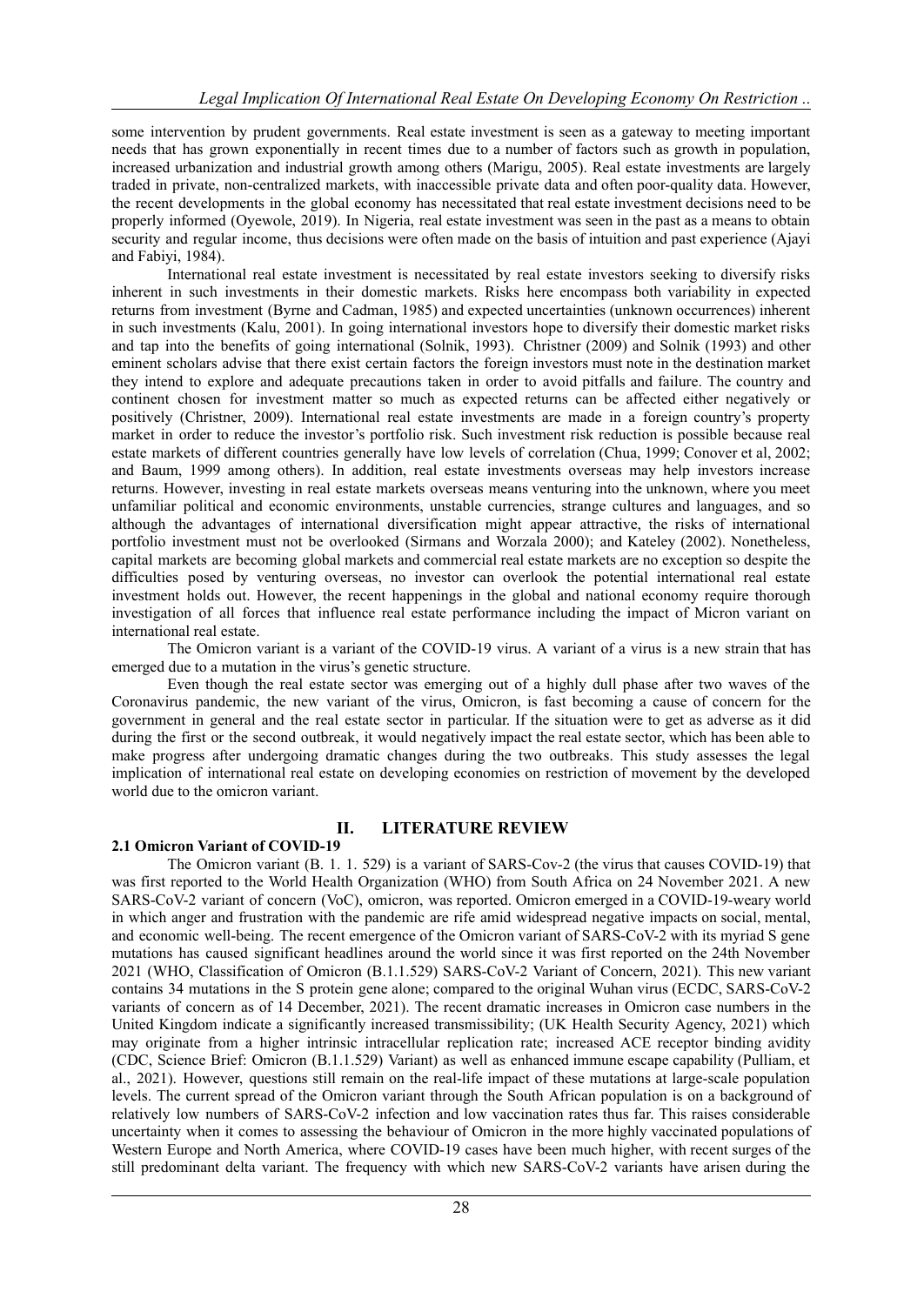COVID-19 pandemic has led to additional questions on the mechanisms of this emergence. This may have occurred in previous pandemics but without the now relatively widespread access to viral genome sequencing, timely identification and tracking would not have been possible as it has in this pandemic. With the caveat that sequencing is not conducted on all samples, what information we do have suggests that new variants can arise with multiple novel mutations or novel combinations of mutations in a very short space of time. This may come about due to persistent infections in immunosuppressed hosts allowing the evolution of sequential mutations (Choi et al., 2020) which can optimize viral fitness, in terms of host immune escape and/or enhanced intracellular replication rates. This has been seen in previous case reports such as by Choi et al (Pulliam, et al., 2021) and we see it again in the case report in this issue from Stampfer et al, where a patient developed some of the mutations now seen in Omicron. The importance of absent/reduced immune control in virus mutation has been seen experimentally in cell culture (Chen et al., 2021). Other mechanisms such as recombination have occurred in coronaviruses in the past (Graham et al., 2010), particularly when crossing into new host species, and may yet occur in SARS-CoV-2 in the future with an unpredictable effect on the ongoing pandemic (Scientific Advisory Group for Emergencies, 2021).

#### **2.2 Omicron Variant of Covid-19 and the Nigerian Economy**

According to reports, the province of Ontario, Canada has confirmed two cases of COVID-19 omicron variant from persons who had recently traveled from Nigeria. However, the federal government through the Nigeria Center for Disease Control (NCDC) has said that the deadly omicron variant of the coronavirus was yet to be detected in the country. On 26 November 2021, the World Health Organization (WHO) designated variant B.1.1.529 a variant of concern, named Omicron, on the advice of its Technical Advisory Group on Virus Evolution (TAG-VE). This decision was based on the evidence presented that Omicron has several mutations with tendencies to impact human behaviour. The 2020 lockdown had a severe impact on many Nigerian households and small businesses given that a very high percentage of the population are daily wage earners. Following the easing of the movement restrictions, many Nigerians have gone about their daily businesses and covid-19 precautions are generally going into oblivion. Wearing of nose masks, washing of hands and social distancing are only adhered to in a few places. Commercial buses are full, and many churches and social gatherings no longer adhere to social distancing principles. As of Monday, 29 November 2021, 3,580,510 tests have been reported in Nigeria with 214,092 confirmed cases and 2,976 deaths. Worldwide, there have been 260,867,011 confirmed COVID-19 cases with 5,200,267 deaths resulting in a case fatality rate of 2.0% According to the WHO, a lot remains unclear about the new omicron variant. For example, it is still not clear whether Omicron is more transmissible compared with other variants such as the Delta variant. Also, it is not clear whether infection with Omicron causes more severe disease compared with infections with other variants. What is clear though, is that we do not expect any movement restrictions in Nigeria. The movement restrictions associated with the advent of the virus in March 2020 caused untold hardships for many households and small businesses. The current state of the economy characterized by increasing food and utility costs amidst muted growth in income also means it will be difficult for the government to adopt movement restrictions to curb the spread of the infection. That said, we expect the global impact, if not nipped in the bud, to adversely affect the country's fragile economy. The United States, United Kingdom, Israel, Saudi Arabia, South Korea have all issued travel limits from passengers from southern Africa where the virus is thought to have originated. Israel has also closed its borders to foreigners after it discovered the case. Many markets are already pricing in its possible risks and consequences. Already, the forecast for the international price of crude oil going into 2022 appears biased towards a decline, which becomes a major concern for Nigeria given the concentration of crude oil proceeds in its export earnings, the impact on reserves, and the management of FX supply towards exchange rate stability. Though many issues around the new variant remain unclear, we believe a fourth wave, if not nipped in the bud, might be a serious concern for the overall economic outlook in 2022. Gondwe (2020) estimates a regional average of about 5% in public revenue losses in Africa, with total merchandise exports contracting by about 17%. There was a shrink in the Nigerian economy in the second quarter of 2020 by 6.1% compared to 1.9% growth in the first quarter period (Trading Economics, 2020). This has been the first recorded contraction of the Nigerian economy since the first quarter of 2017 and the steepest in sixteen years, acknowledged to be induced by global crude oil price fall and nationwide lockdown to contain COVID-19 pandemic. There is a decline of 6.6% in the oil sector of Nigeria in the second quarter of 2020 after rising in the first quarter by 5.1% (Ozili, 2020). Furthermore, non-oil sectors also declined since the third quarter of 2017  $(-6.1\% \text{ vs } 1.6\%)$ , and  $-49\% \text{ vs } 2.8\%$  in first quarter, in transportation and storage;  $-40.2\% \text{ vs } -3\%$  in accommodation and hospitality; -31.8% vs 1.7% in construction; -16.6% vs -2.8%. Also, the GDP of Nigeria shrank by 5% after a 14.27% increase in the previous year (Trading Economics, 2020). Millions of Nigerians observing the COVID-19 lockdown lack the food and income that their families need to survive. Although people providing essential services such as food, medical supplies and the media were exempted from total lockdown to operate for four hours daily, other formal and informal sector workers were in total lockdown. Naira now fluctuates between N420/\$1 and N570/\$1, petroleum pump price have been adjusted more than once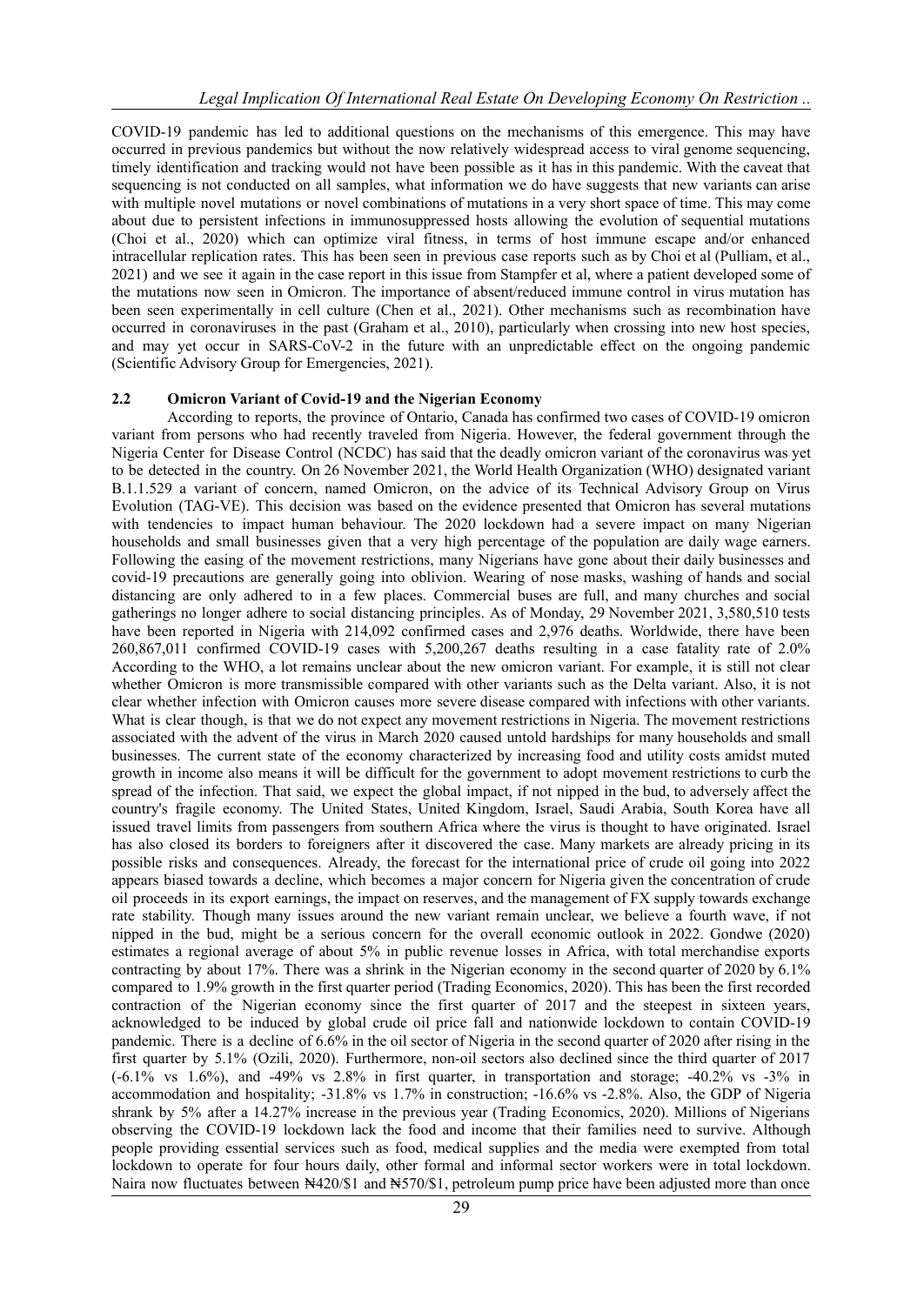during the pandemic (from  $\frac{1445}{145}$  to  $\frac{125}{125}$  and  $\frac{125}{125}$  to  $\frac{125}{125}$  to  $\frac{125}{125}$  to  $\frac{125}{125}$  to  $\frac{125}{125}$  to  $\frac{125}{125}$  to  $\frac{125}{125}$  to  $\frac{125}{125}$  to  $\frac{125}{125}$  to  $\frac{12$ ₦66/megawatt. At present, the inflation rate is more than 14% and the number of unemployed and those that lost their jobs as a result of COVID-19 has increased drastically. The Nigerian central bank adopted some economic policies that can be accommodative by offering  $\forall$ 3.5trillion loan support to some sectors, but the effort did not prevent economic crisis as fear of contracting COVID-19 disease that was spreading very fast at the time did not allow people to engage in their economic activities (Ozili, 2020).

### **2.3 The Impact of Omicron Variant of COVID- 19 on International Real Estate**

Real estate buyers are likely to postpone their property purchase decisions as they wait for clarity on job security. The Omicron variant has resulted in the closure of malls, retail outlets and entertainment venues in some countries. This could put future commercial real estate deals on hold. Delays in supply of construction materials and shortage of labour, could further push delivery timelines of ongoing projects. Companies worldwide have announced remote working for employees, to curtail the spread of the omicron variant. Consequently, office utilization rates may fall, as remote working increases. It has not been clear as to whether the Omicron variant has affected international real estate negatively.

Okafor and Keke (2020) stated that marketing and prices of real estate have remained stable despite the emergence of the coronavirus, however demand for some specific classes of property, such as recreational may drop, while demand for some others such as medical and agricultural are on the increase. Nevertheless, investors as well as all individuals are likely to put their scarce resources only to necessities due to the uncertainties of the global economic situation and this can affect the real estate sector activities indirectly in the long run. Marketing of real estate for sale or rental is going virtual in order to reduce personal contact and observe the required social and physical distancing rules. The agricultural real estate sector is predicted to remain stable as the demand for agricultural products both for food and export will always be on the rise. This makes the agricultural sector relatively inelastic, thereby giving it the potential of growing, particularly in the manufacturing of medical and herbal products which are believed to help fight against the virus. Overall, investing in real estate remains a safe investment.

According to Udobi, Otty and Nwosu (2021) COVID-19 pandemic have an impact on real estate supply, demand, sale value and rental value in Nigeria. From the discussion so far, it is correct to state that the real estate sector of the Nigerian economy has been greatly affected by the outbreak of COVID-19 so much so that investors are very scared to invest in the sector. However, some developed countries restricted other countries from coming into their countries since the emergence of the Omicron variant of Covid- 19 especially those countries that have been affected by the virus to curb the spread of the virus and this have somehow affected the international real estate sector negatively.

The pandemic has disrupted life and performance in most sectors. Some have been lucky to have the capacity to withstand the shocks. The telecommunications sector, for instance, has been the bright spot during the pandemic as business owners and individuals rely on technology for meetings and milestone celebrations. Other sectors, such as aviation, education, and trade, have crashed under the weight of the pandemic. Social distancing guidelines have affected their ability to conduct business and resulted in a significant loss of revenue. Unfortunately, the real estate sector is among the significant losers of the current crisis. The impact of the pandemic on the real estate sector is unique in that it is not felt immediately by key stakeholders. The sector is a lagging indicator, which means that it can confirm long term trends but not predict them. The fragmentation of the sector means that different sub-sectors will feel the pinch of the virus differently than others. However, one common factor is that all sub-sectors will be negatively affected.

## **2.4 Legal Implication of International Real Estate on Developing Economy on Restriction of Movement by Developed World**

#### **a. Existing Legal Framework**

Sound legal structures and the protection of property rights influence the attractiveness of countries for any kind of investment activity. Chin, Dent and Roberts (2006) and Lim, McGreal and Webb (2006) find via surveys that particular aspects of the legal framework and legal regulation are very sensitive for real estate investors' market perceptions. They relate this finding to the immobility of real estate property and to the complexity of real estate transactions. La Porta et al (1997) confirms that the legal environment strongly determines the size and extent of a country's capital market and local companies ability to receive outside financing. They emphasize the difference between law on books and the quality of law enforcement. Knack and Keefer (1995), Mauro (1995), and Svensson (1998), demonstrate that property rights significantly affect investments and economic growth, conditioned, amongst other things, by landlord and tenant law, planning law and urban policy. Therefore, the burden of doing real estate business and taxation is considered to directly affect the operational efficiencies of any transaction. Webb (1984), Worzala (1994) and Adair et al (1999) note that this significantly affects foreign investors at three times: when investing, operating or exiting a market. McGreal, Parsa and Keivani (2001) argue that regulatory limitations, exchange controls and the repatriation of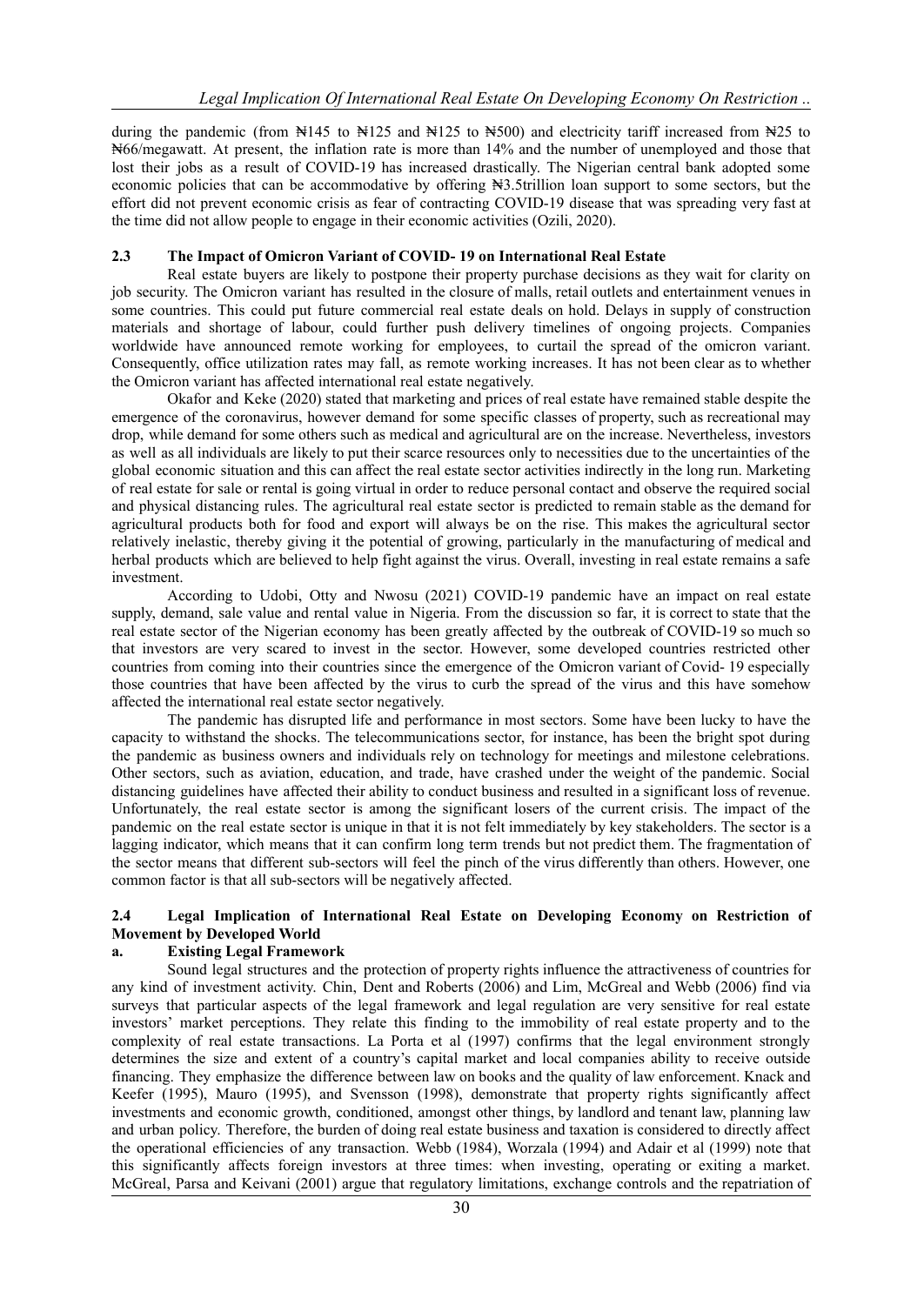capital restrain international capital flows and hence, are a major source of concern for investors. Host governments have been observed to impose penalties on overseas investors when market conditions deteriorated, creating adverse effects on investment returns.

It follows therefore that the quality of extant laws and government regulations governing real estate investments together with implementation and enforcement machinery impact international real estate investment. As argued by La Porta et al (1997) of the four world legal systems (English, French, German and Scandinavian), the English common law system is the most suitable for enhancing capital market development. Nigeria, being a former colony of Britain, practices a common law system. However, the common law principles are applied in areas where there is no local legislation or judicial authority that governs the area or particular transaction.

The commercial legal framework as it relates to ability to enforce property rights, contracts and have an accessible and impartial venue for dispute resolution are key elements of the enabling environment for international real estate investment in the country.

#### **b. Rental market restrictions**

Rental market restrictions, ranging from eviction moratoria to rent deferrals and freezes, have helped to keep vulnerable households in their homes and provided a degree of income protection for many renters. However, a tightening of rental market regulations entails longer-term adverse side-effects, which need to be considered in the design of recovery policy packages. In particular, a tightening of rent controls makes it more difficult for people who don't already rent a dwelling to rent one. Such a tightening reduces the rates of return on real estate investment and creates uncertainty for developers and lenders, which discourages investment in real estate, making housing supply considerably less responsive to changes in demand. By potentially resulting in supply shortages, a tightening of rental market regulations may also exacerbate speculative housing bubbles and increases in household debt, undermining economic resilience. Indeed, tight rental market regulation is associated with a higher probability of incidence of financial crises and more severe cyclical downturns in economic activity (Cournède, Sakha and Ziemann, 2019). Tighter landlord-tenant restrictions tend to reduce residential mobility. Quantitatively, opting for tight versus flexible settings in landlord-tenant regulation can have significant consequences for labour mobility. Indeed, excessive protection of tenants often implies that people with uncertain labour market prospects, such as low-wage or non-standard workers, find it difficult to sign a lease, because landlords, who anticipate a difficult eviction in case of non-payment, require evidence about the stability of tenants' income. Obstacles to residential and consequently labour mobility will be particularly unwelcome given the need to adjust and facilitate the reallocation of labour and capital towards sectors and activities with promising economic prospects. In light of the adverse long-term consequences of overly tight rental market regulations, public authorities would do well to adopt a calendar for the phasing-out of the Omicron variant of COVID-19 related restrictions. Doing so would avoid letting emergency measures become new bottlenecks to the long-term efficiency of housing markets that would ultimately undermine affordability, inclusiveness and sustainability objectives.

#### **c. Easing land-use restrictions**

Easing land-use restrictions is a way of facilitating the recovery of homebuilding and better aligning the supply of housing with evolving demand and the needs of society, while also paving the way for enhancing the efficiency of housing markets in the future. Streamlining the permit process would also help in the short-to-medium term, including by lowering prices. Fostering residential construction could also accelerate the transition to a low carbon economy provided that the new buildings are required to comply with sufficiently ambitious environmental standards. In addition, reforms that make it easier to redevelop brownfield into residential areas offer a way of expanding housing supply without encroaching on agricultural land. Facilitating construction and redevelopment would also allow accommodating the possible long-term change in housing demand that the Omicron variant of COVID-19 crisis may prompt. There is a possibility that the Omicron variant of COVID-19 crisis may lead to lasting mutually linked changes in housing demand and work organisation. Preferences could shift in favour of living in lower-density areas and working remotely. This could slow or even reverse urban-rural divergences. First, such a shift would relieve demand pressures in overly-dense areas. Second, a flexible workplace amid more teleworking would free office space for conversion to residential units in city centers, provided land use can accommodate the change. The combination of such demand and supply effects could reduce regional home price differentials and contribute to reducing residential segregation. Reforms to ease land-use restrictions deliver greater benefits if conducted within an integrated spatial planning framework across government sectors and hierarchies. This approach avoids that different sectors and levels of government enact policies that may conflict with one another. The goal should be to encourage housing construction and improve affordability while enhancing neighbourhood liveability and avoid excessive spatial divergence in the access to public services, transportation systems and social infrastructure. In particular, many national governments would do well to play a more active role in land use governance through coherent national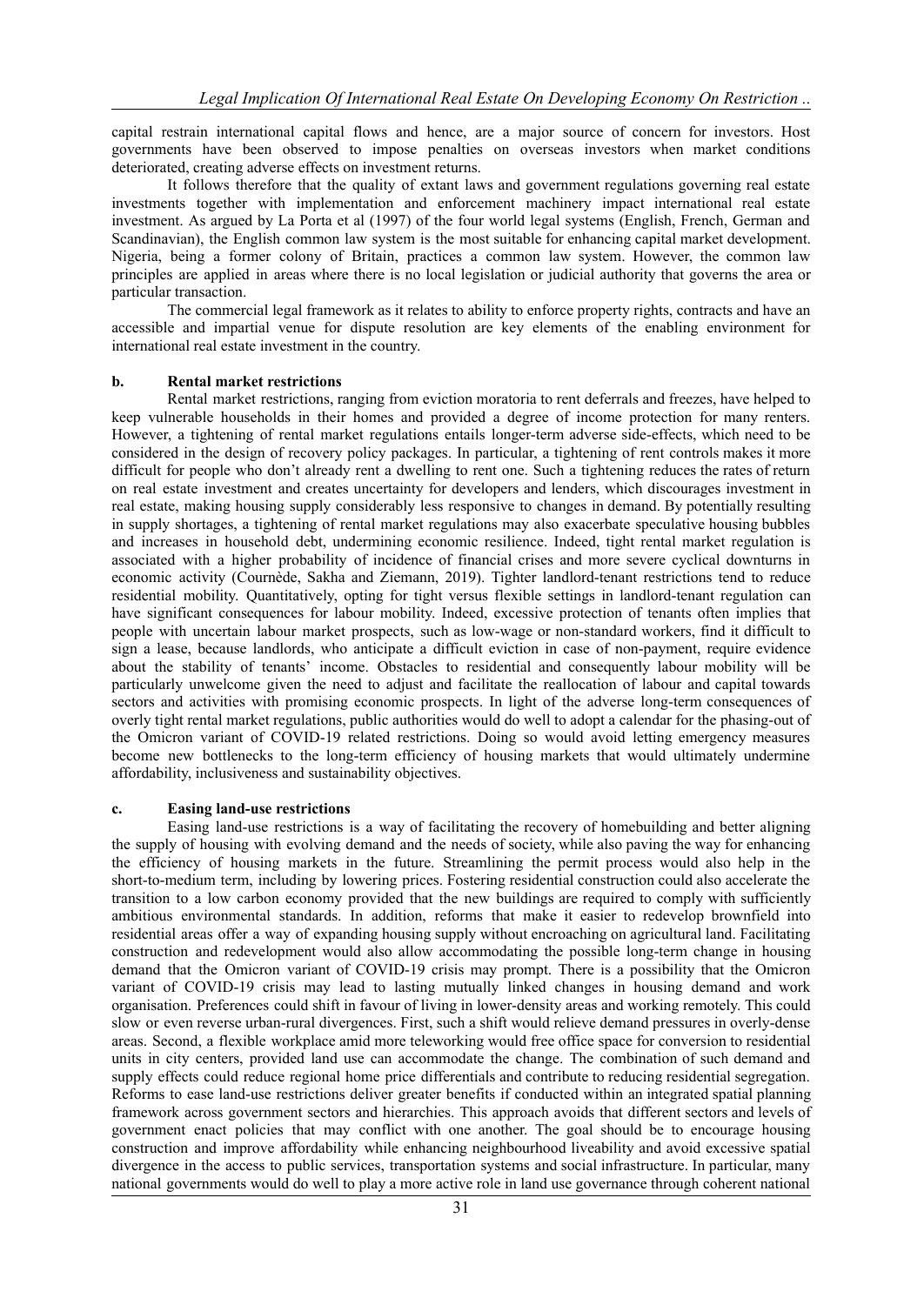strategies that clearly specify the boundaries and specific conditions for development that can be utilized by local governments. In addition, strategic spatial plans that span functional territories help to encourage inter-municipal collaboration and internalize the negative externalities that municipal competition may entail.

#### **III. CONCLUSION AND RECOMMENDATIONS**

Real estate investors are slowly but surely moving overseas. The removal of barriers to entry, the adoption of global real estate standards, and developments in the legal and professional infrastructure mean that countries are in a better position than ever before to attract such investment capital. There are some legal frameworks and legal regulations that are very sensitive to real estate investments. The impact of the pandemic on the real estate sector is unique in that it is not felt immediately by key stakeholders. Some developed countries restricted other countries from coming into their countries since the emergence of the Omicron variant of Covid- 19 especially those countries that have been affected by the virus to curb the spread of the virus and this have somehow affected the international real estate sector negatively.

This paper recommended the use of well fitted masks, physical distancing, ventilation of indoor space, crowd avoidance and hand hygiene to reduce transmission of new SARS-CoV-2 variant of concern Omicron variant. Countries should continue to apply an evidence-informed and risk-based approach when implementing international travel measures in accordance with the WHO's interim guidance published in July 2021 to curb the spread of the virus. All travellers should remain vigilant for signs and symptoms of the Omicron variant of COVID-19, get vaccinated when it is their turn and adhere to public health and social measures at all times. Developed countries should allow international investors to enter into their countries to invest in international real estate provided that Omicron variant of COVID-19 measures are followed. Government should provide and implement sound policies that regulate real estate investment.

#### **REFERENCES**

- [1]. Akinbogun, S., Jones, C., & Dunse, N. (2014). The property market maturity framework and its application to a developing country: The case of Nigeria. Journal of Real Estate Literature, 22(2), 217-232.
- 
- [2]. Badmus, A. I., Yusuff, A. M. & Alli, I. A. (2017). *Principles of Law*. Igboora, Oyo State: Sakol Prints Ventures. [3]. Chen, Y., Liu, M.-Q., Luo, Y., Jiang, R.-D., Si, H.-R., Zhu, Y., Li, B., Shen, X.-R., Lin, H.-F., Zhao, K., Hu, B., Shi, Z.-L., Yang, X.-L., 2021. Genetic mutation of SARS-CoV-2 during consecutive passages in permissive cells. Virol Sin. 36 (5), 1073–1076.
- [4]. Chin W, Dent P, andRoberts C. (2021). An explanatory Analysis of Barriers to Investment and Market Maturity in Southeast Asian City. *Journal of Real Estate Portfolio Management 12*(1)49-57.
- [5]. Chin, H., & Dent, P. (2005). An analysis of the level of maturity in South-East Asian property markets. *Pacific Rim Property Research Journal, 11*(4), 355-372.
- [6]. Choi, B., Choudhary, M.C., Regan, J., Sparks, J.A., Padera, R.F., Qiu, X., Solomon, I.H., Kuo, H.-H., Boucau, J., Bowman, K., Adhikari, U.D., Winkler, M.L., Mueller, A.A., Hsu, T.-T., Desjardins, M., Baden, L.R., Chan, B.T., Walker, B.D., Lichterfeld, M., Brigl, M., Kwon, D.S., Kanjilal, S., Richardson, E.T., Jonsson, A.H., Alter, G., Barczak, A.K., Hanage, W.P., Yu, X.G., Gaiha, G.D., Seaman, M.S., Cernadas, M., Li, J.Z., 2020. Persistence and evolution of SARS-CoV-2 in an immunocompromised host. N. Engl. J. Med. 383 (23), 2291–2293.
- [7]. Cournède, B., S. Sakha and V. Ziemann (2019).Empirical links between housing markets and economic resilience"*, OECD Economics Department Working Papers*, No. 1562, OECD Publishing, Paris, [https://dx.doi.org/10.1787/aa029083-en.](https://dx.doi.org/10.1787/aa029083-en)
- [8]. Dungeri, T. T. (2011). Maturity of the property market in Nigeria (Unpublished master's thesis). University of Lagos, Lagos, Nigeria.
- [9]. Gondwe, G. (2020, July). Assessing the impact of COVID-19 on Africa's economic development. Retrieved from [https://unctad.org/system/files/officialdocument/aldcmisc2020d3\\_en.pdf.](https://unctad.org/system/files/officialdocument/aldcmisc2020d3_en.pdf)
- [10]. Knack, S. Keefer P. (1995). Institutions and Economic Performance Cross-Country tests using Alternative. *Institutional Measures in Economics and Politics. 7*(3), 207-228.
- [11]. La Porta, Lopez-de Silanes, Shliefer F, and Vishny A. (2021). Law and Finance, Working Paper No 5661, National Bureau of Economic Research, 1997.
- [12]. Lim, L. C. McGreal, S, and Webb, J.R (2006). Perception of Real Estate Investment Opportunities in Central/South America and Africa. *Journal of Real Estate Portfolio Management. 12*(3), 261-276.
- [13]. Mauro, P. (2006). Corruption and Growth. *Quarterly Journal of Economics. 12*(3), 712. 29.
- [14]. McGreal S, Parsa, A. and Keivani, R. (2001). Perceptions of Real Estate Markets in Central Europe: A survey of European Investors. *Journal of Real Estate Literature*. 9(2), 147-160.
- [15]. McGreal S, Parsa, A. Keivani, R. (2001) Perceptions of Real Estate Markets in Central Europe: A survey of European Investors. *Journal of Real Estate Literature*. 9(2), 147-160.
- [16]. Okafor, J. I. and Keke, O. (2020). Influence of novel coronavirus disease on Nigeria real estate sector and way forward. *International Journal of Real Estate Studies.*
- [17]. Oyedele, O. A. (2018). Exploring the Real Estate Sector as a Veritable Tool for Economic Development of Nigeria. The paper was delivered at the 48<sup>th</sup> Annual Conference of the Nigerian Institution of Estate Surveyors and Valuers (OYO 2018), UI International Conference Center, Ibadan, March 2018.
- [18]. Oyewole, M. O. (2019). A review of real estate investment performance in Nigeria. Retrieved on 29 December 2020 fromhttps://www.researchgate.net/ publication/331089393
- [19]. Ozili, P. K. (2020). Covid-19 pandemic and economic crisis: The Nigerian experience and structural causes (MPRA Paper No. 99424). Retrieved from [https://mpra.ub.uni-muenchen.de/99424/1/MPRA\\_paper\\_99424.pdf.](https://mpra.ub.uni-muenchen.de/99424/1/MPRA_paper_99424.pdf)
- [20]. Pulliam, J.R.C., et al., Increased risk of SARS-CoV-2 reinfection associated with emergence of the Omicron variant in South Africa. medRxiv. 2021:2021.11.11.21266068.
- [21]. Repanic, M. (2005). Real property transactions in the Republic of Croatia Procedures of property transfer, change of real property rights and property formation (Unpublished master's thesis). KTH Royal Institute of Technology, Stockholm, Sweden.